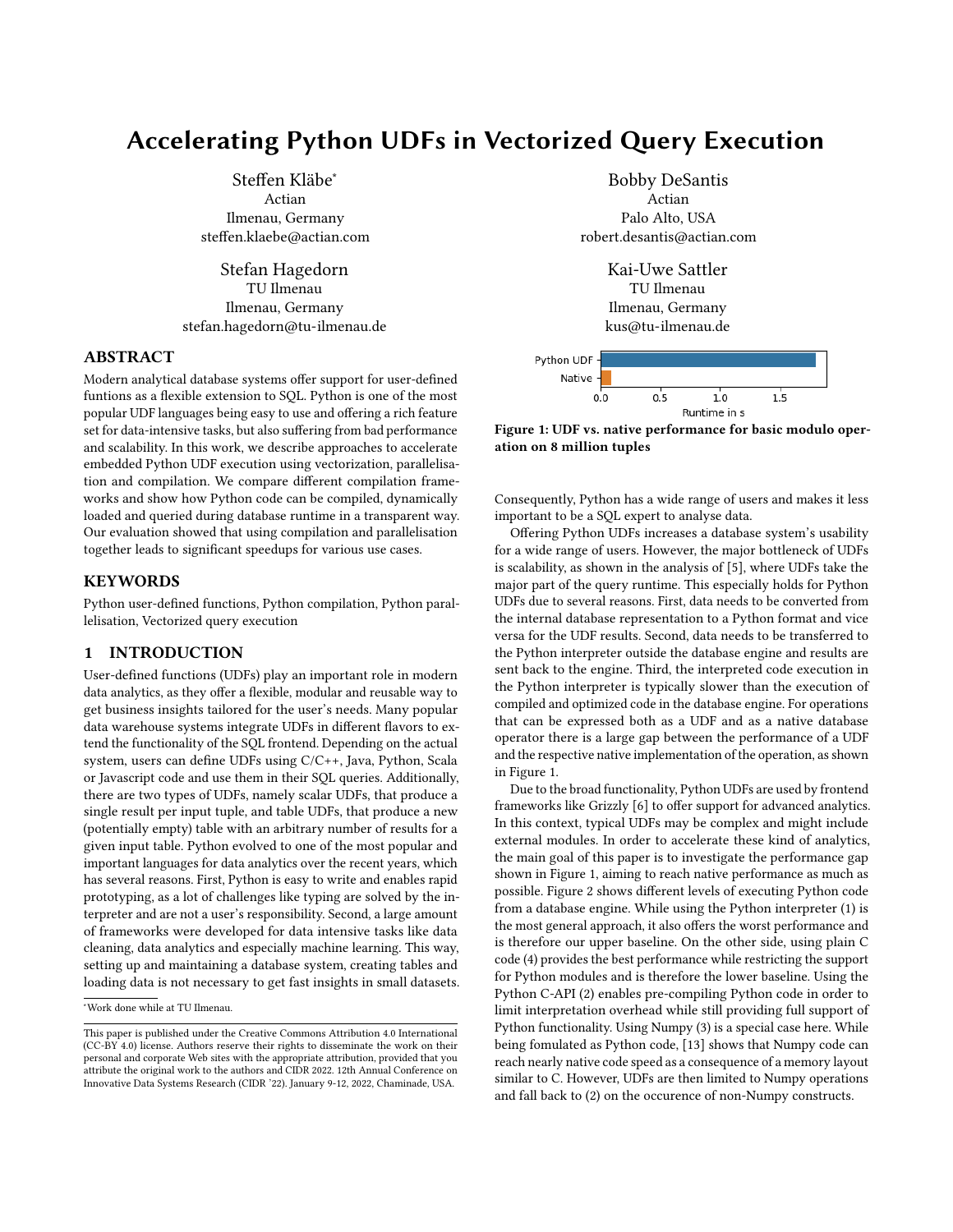<span id="page-1-0"></span>



In this work, we elaborate possibilities to move down the execution stack shown in Figure [2](#page-1-0) for scalar Python UDFs, while also evaluating the following orthogonal features for performance improvement:

- Compilation: We evaluate different compilation frameworks to transparently convert Python code into lower-level code. Additionally, we show how to dynamically use compiled code during database runtime, which is a challenging task in interpreted query engines, and provide an opensource prototype engine for evaluation.
- Vectorization: We elaborate on the impact of Python code vectorization to reduce call overhead.
- Parallelisation: We investigate how to parallelise Python code in a parallel query engine, which requires mitigating the global interpreter lock (GIL) issue.

## <span id="page-1-4"></span>2 RELATED WORK

Python transpilers like Cython  $[1]$  and Nuitka<sup>[1](#page-1-1)</sup> work with arbitrary Python language constructs and especially also with external modules, but show slower performance compared to native code as they still rely on Python's C-API. Python compilers like Numba [\[7\]](#page-5-3) translate Python code to native C code, which leads to efficient code execution but limits the usage to the supported language constructs. Numba supports a set of basic Python language constructs as well as Numpy code and offers an "object mode" as a fallback for working with, e.g., Strings, which also invokes the Python environment. However, importing external libraries is not allowed in Numba. Tuplex [\[15\]](#page-6-1) focuses on compiling data analytics pipelines written in Python to a native binary. The framework is not publicly available at the time of writing. All these frameworks focus on compiling Python code to a binary and running it as a standalone process. In our work, we investigate how these frameworks can be integrated into an interpreted query engine during runtime, enabling the adhoc creation and usage of compiled Python UDFs. Besides these frameworks, GraalV $\overline{M^2}$  $\overline{M^2}$  $\overline{M^2}$  supports compiling code into native images. However, it mainly focuses on Java code and only supports Python as a "guest language" embedded into Java code for compilation. The feature is in an experimental state and only supports a few Python modules. Several approaches also compile UDFs that are not written in Python. [\[3\]](#page-5-4) focuses on compiling interpreted PL/SQL UDFs into recursive SQL functions to avoid PL/SQL - SQL context

switches, while [\[14\]](#page-6-2) aims at just-in-time compiling SQL lambda functions.

The vectorized, column-oriented database system MonetDB also supports Python UDFs [\[13\]](#page-6-0). It uses the interpretation of Python code as the standard case, but optimizes for Numpy UDFs as Numpy and column-stores share a similar storage layout. As a result, the execution of Numpy UDFs reaches nearly native code speed. [\[13\]](#page-6-0) also highlights the issue that compiling Python UDFs would require to compile and link the database engine against the compiled UDF, which is not possible during database runtime. In our approach we focus on arbitrary Python constructs and exploit dynamic loading to make compiled UDFs available to the query engine during runtime.

In Python there is the global interpreter lock<sup>[3](#page-1-3)</sup> (GIL), which was chosen in the design of Python in order to simplify low-level details like synchronisation or memory management of concurrent threads. While this leads to high single threaded performance, it limits the parallel or multithreaded execution of Python code [\[10\]](#page-6-3). Several solutions on the GIL issue in dynamic languages have been proposed like hardware transactional memory [\[12\]](#page-6-4), software transactional memory [\[10\]](#page-6-3) or the use of virtual machines [\[11\]](#page-6-5). In our approach, we achieve parallelism similary to virtual machines by spawning separate UDF engine processes in a parallel query engine. Working on independent data partitions, we do not need any type of synchronisation, which simplifies the GIL issue and makes separate Python processes a reasonable solution.

## <span id="page-1-5"></span>3 COMPILATION

As shown in Section [2,](#page-1-4) several frameworks target at increasing Python code performance by compiling Python code just-in-time or ahead-of-time. Similar to this approach of interpreted vs. compiled Python code, the dominant database design approaches of the last decades are also interpreted (vectorized) query engines vs. compiled query engines. While interpreted query engines built a query execution plan from a set of pre-defined operators and follow an iterator model like the Volcano iterator model [\[4\]](#page-5-5), compiled query engines produce code for each specific query and compile it to an executable. In comparison to interpreted engines, there is a trade-off between the additional effort to produce and compile code for each query and the faster execution of optimized and compiled code. While using just-in-time compiled UDF code in queries of a compiled query engine involves linking of the query binary and is therefore straight forward, using compiled code in an interpreted

<span id="page-1-1"></span> $^1$ <http://nuitka.net/>

<span id="page-1-2"></span><sup>2</sup><https://www.graalvm.org/>

<span id="page-1-3"></span><sup>3</sup><https://wiki.python.org/moin/GlobalInterpreterLock>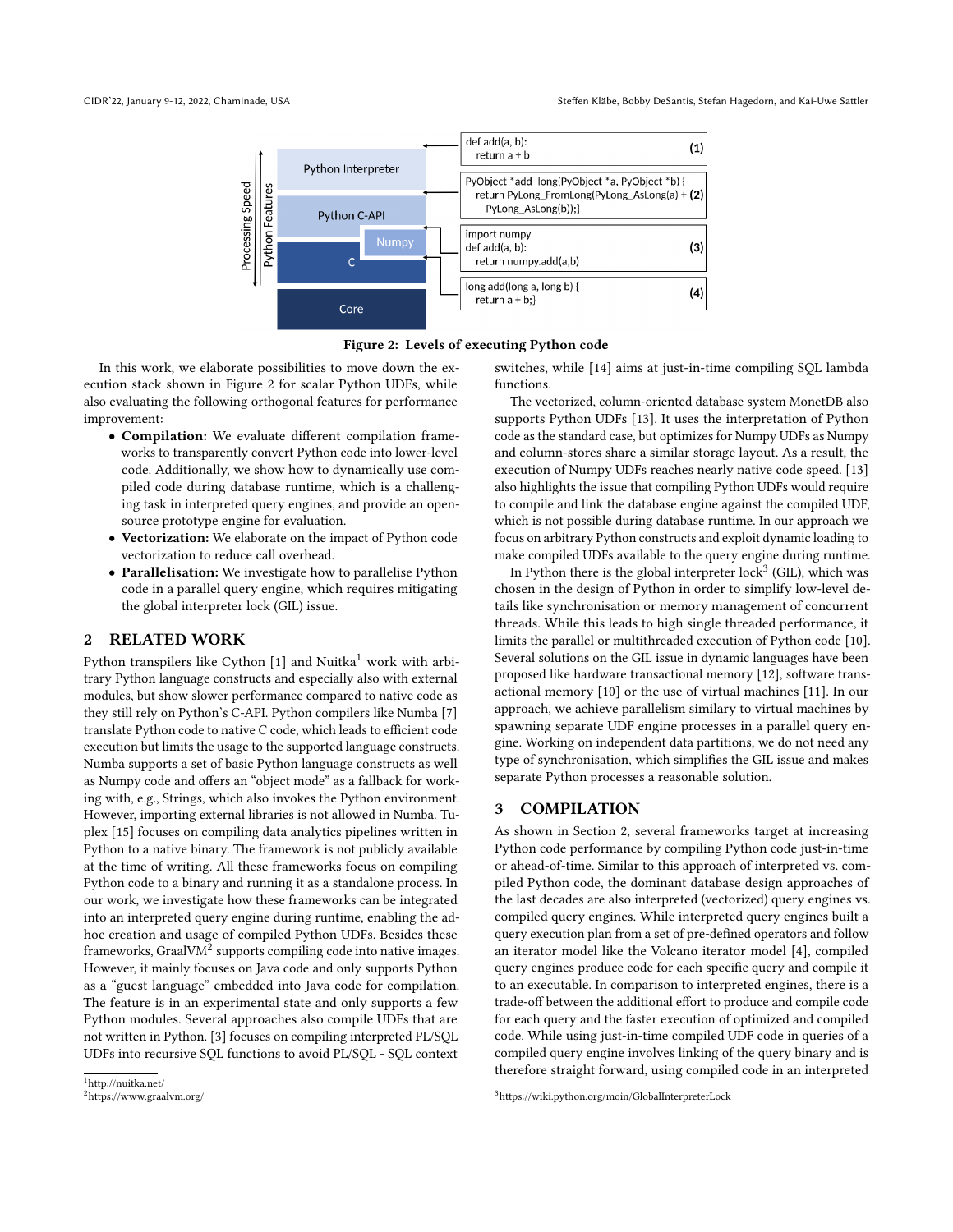query engine during runtime is more challenging. In this section, we investigate Python code compilation and integration by presenting a prototype engine that offers compiled UDF operators, which realize compilation, dynamic loading and UDF execution. The design of these operators considers the following challenges:

- C1 Transparency: From a user perspective, there is no additional effort necessary to exploit compiled UDFs.
- C2 External code: Importing external libraries in the UDFs must be possible to benefit from the wide range of Python frameworks.
- C3 Typing: The operator needs to fill the gap between the strictly-typed database system and the weakly-typed Python code.
- C4 Safety: The system must be secured from unauthorized access over Python UDFs.

## <span id="page-2-3"></span>3.1 Engine design

Our prototype engine<sup>[4](#page-2-0)</sup> follows the common properties of modern analytical database systems and is written in C. It is designed as an in-memory engine that organizes data in a columnar layout. Column values are tightly packed as arrays in memory resulting in efficient access when iterating over this data. Variable-sized types like strings are stored as pointers to the memory region containing the data. Additionally, the engine follows the Volcano iterator model [\[4\]](#page-5-5), so an operator implements a common interface of an open(), next() and close() function. The next() functions are implemented using vector-at-a-time processing. As the intention of the prototype is to explore the design space of UDFs, it only contains a basic file scan operator, multiple different UDF operators, logic to "consume" the query result at the end of a query and a fine-grained profiling mechanism.

We integrated the most popular compilation/transpilation frameworks Numba, Nuitka and Cython into our prototype engine and created a separate operator encapsulating each of the frameworks. During the open() call, the UDF code is compiled using the respective framework, dynamically loaded into the running engine and initialised. As a baseline, we also designed a native Python UDF operator, which is based on the Python C-API<sup>[5](#page-2-1)</sup>. In order to achieve the transparency goal C1, the native Python operator can be used as a fallback in case of compilation or loading errors.

#### 3.2 UDF compilation

The UDF compilation step is similar for each of the used compilation frameworks and only differs in minor, framework-specific details. However, all frameworks also share the same challenge related to the way Python handles imported modules. All frameworks are originally designed to produce a compiled module that is used in the Python interpreter again. When facing an import statement, the Python interpreter calls the module's initialisation method which initialises the module and provides an entry point to the module's functions. A subsequent function call is then resolved using this entry point. Consequently, a module's functions are not visible to code outside the module, especially not for our query engine which does not run in a Python context.

In order to make the UDF code visible, one could manually rewrite the generated code. However, this is fundamentally different for different frameworks and makes the compilation process highly dependent on the compilation framework version, as each change in the code generation would require changes in the manual code rewriting. The design of the compilation step follows the goal of abstracting as much as possible from the used framework. Therefore, we solve this issue using a rather technical trick. For the compilation, we configure the compilation frameworks to keep intermediate states of the compiled code. This way, we get access to the object files in the Executable and Linkable Format (ELF) before they are linked together to a shared library. ELF is a standard format for shared libraries, objects or executables and has a fixed structure in its header and data segments, being a flexible representation for code and data. As part of the ELF format, symbol tables are used to maintain symbolic references, e.g. functions, to the respective part in the code segment. Function symbols are visible outside of a library or executable when they belong to the dynamic symbol table, having global visibility and default binding properties. Using ELF manipulation tools like  $LIEF<sup>6</sup>$  $LIEF<sup>6</sup>$  $LIEF<sup>6</sup>$  we manipulate the visibility and binding of the function symbol that belongs to the UDF accordingly and repeat the last compilation step to produce the shared library. Consequently, we chose to accept duplicate work in favor of abstraction from the compilation framework, so we do not change a framework's compilation behaviour to manipulate the generated files in between, but simply repeat the last linking step.

In the compilation step, we also make the first step to solve challenge C3. When the UDF is created, the user needs to specify input and output data types of the function. This is not a restriction, as this metadata is also available in a later integration into a fullfledged database system, where a user needs to specify the types in a CREATE FUNCTION query. Using this metadata we annotate the UDF code when necessary, like in the case of Numba. Additionally, supporting external modules as described in challenge C2 is a property of the compilation framework and therefore automatically provided, except for the Numba framework which only supports the Numpy library as an import. In order to achieve safety as stated in challenge C4, we maintain a banlist of modules and scan the UDF code before the compilation for the items of the banlist. This way, we avoid that users can execute statements potentially dangerous for the system or the underlying environment, e.g. by using the os or the sys module.

The compilation process is performed using a Python script consisting of calling the framework, modifying symbol visibility and re-running the last compilation step. As this script is not changed during database runtime and consists of Python code, it can be compiled using the compilation script itself to produce a shared library containing the compilation logic and dynamically linked with the database engine. As a result, calling library functions is faster than invoking a Python script out of the database engine.

#### <span id="page-2-4"></span>3.3 Dynamic loading and initialisation

After compilation, the library containing the UDF must be stored at a well-defined place that is accessible for the system. While this can be easily achieved in single-server database systems, we argue

<span id="page-2-1"></span><span id="page-2-0"></span><sup>4</sup>[https://github.com/dbis-ilm/Compiled\\_UDF\\_engine](https://github.com/dbis-ilm/Compiled_UDF_engine) <sup>5</sup><https://docs.python.org/3.6/c-api/>

<span id="page-2-2"></span><sup>6</sup><https://github.com/lief-project/LIEF>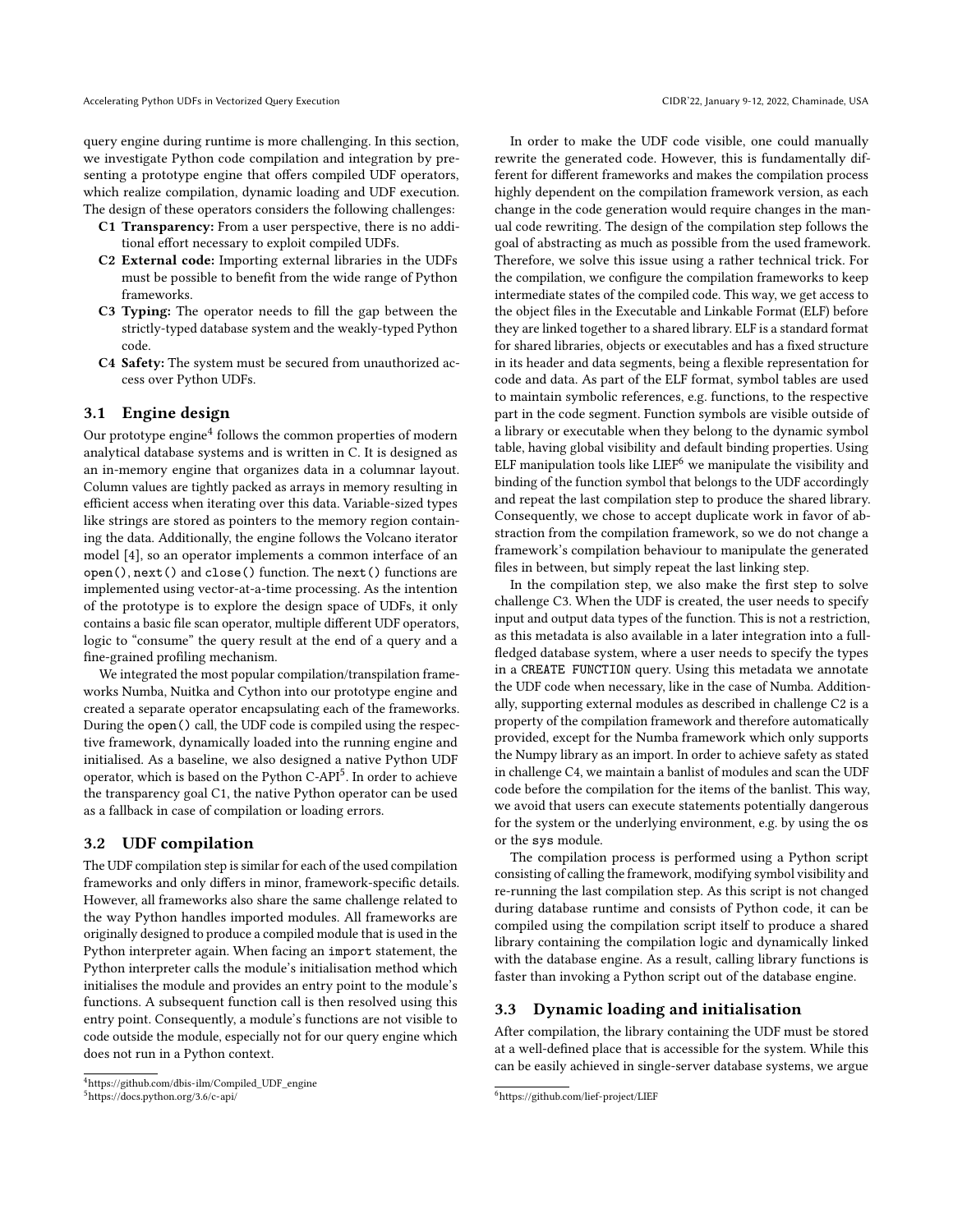```
1 typedef void (* fplaceholder) (void);
```

```
2 typedef void (*WrapperFunc) (fplaceholder,
char^*, char^*);
```

```
3 // For every parameter combination
```

```
4 typedef double ({}^* dld ) (long, double);
```

```
5 void func_38 (fplaceholder f, char ** params,
```

```
char **out) {
```

```
6 \log^* p0 = (\log^*) & params [0];
```

```
double * p1 = (double *) \; & p3
```

```
*( (double *) out ) = ((dld) f) (* p0 , * p1 );
```
# Listing 1: Example of the wrapping code

that even for distributed database systems this is not a limitation due to the presence of cloud storage in the cloud environment or shared storage like HDFS in the case of on-premise cluster solutions. In the next step, the library is now dynamically loaded into the running database application using <code>dlopen/dlsym $^7.$  $^7.$  $^7.$  The loading</code> step is thereby driven by the goal to avoid as much effort as possible in the later execution, especially expensive branching.

Cython, Nuitka and Numba's object mode are based on Python's PyObjects, which are the type abstraction of Python's C-API and can contain arbitrary types. For these frameworks, we initialise input and output conversion functions based on the UDF signature and store them as function pointers to avoid branching during execution. The actual UDF's signature may however consist of arbitrary parameter type combinations. As this is not known during the compilation of the database engine, we define a placeholder function type and generate a wrapper function and a function definition for every possible UDF signature. In practical cases, the number of possible UDF parameters must be reasonably limited. The wrapper is correctly set according to the UDF signature during the loading step and therefore introduces branching only once. As shown in an example function for a UDF that takes a long and a double parameter and returns a double in Listing [1,](#page-3-1) this wrapper casts the generic input parameters as well as the actual UDF and calls the UDF. The result is then stored at the given buffer location, which is a part of the result vector. By storing the wrapper code as a function pointer, we avoid branching during the UDF execution while also solving the typing challenge C3.

Besides the UDF, we also load the symbol for the library's initialisation function if required by the compilation framework. Again for Cython, Nuitka and Numba's object mode, we initialise the module in the Python enviroment afterwards potentially using Python's multi-phase initialisation $^8$  $^8$ . Note that this might happen after the Python interpreter was initialised during the engine startup, depending on a system's behaviour to use the Python interpreter, i.e. long-running vs. starting a (sub-)interpreter per query. This initialisation enables access to the module's internal data structures and helper functions, being the equivalent of Python's import statement.

# 3.4 UDF execution

As described in Section [3.1,](#page-2-3) our prototype engine follows the Volcano iterator model in a vector-at-a-time fashion and has a columnar storage layout. Consequently, each UDF operator receives a

```
7https://linux.die.net/man/3/dlsym
```
<span id="page-3-2"></span><sup>8</sup><https://www.python.org/dev/peps/pep-0489/>

set of vectors (one for each column) from the child operator in the query tree. Keeping these vectors unchanged, the operator adds a result vector for the UDF output to the intermediate result. If required by the used compilation framework, the UDF input values are converted to Py\_Object elements using the respective input conversion functions. The compiled UDF is called using the wrapper function and the results are converted back using the output conversion functions if necessary. These three steps are performed in a vectorized fashion. Note that there is no branching in this step, as function pointers were correctly set during the dynamic loading and initialisation as described in Section [3.3.](#page-2-4)

Another important aspect of an execution engine is NULL handling. In our approach, we basically have two options where to perform NULL handling: in the database engine or in the UDF code. The engine-internal handling would require to only execute the UDF on non-NULL values. In the vectorized variant, one would therefore need to track the offsets inside the vectors to be able to put results into the right position again after UDF execution. Performing the NULL handling in the UDF on the other hand simply requires the input conversions to produce Py\_None as Python's NULL indicator. In our engine prototype, we decided for the second option to perform NULL handling in the UDF, as this offers more flexibility to the user to handle NULLs. One could imagine use cases where UDFs explicitly need to handle cases where some parameters are NULL, which would not be possible to support when UDF calls are skipped by the engine-internal NULL handling.

#### <span id="page-3-3"></span>4 VECTORIZATION

The performance of the UDF execution is highly dependent on the way the UDF code is written. In commercial systems, userwritten UDF code is likely to get wrapped into a code template. This way, customised error checking mechanisms, type conversion and interpretation for complex types and vector iteration mechanisms can be achieved. One can think about a user function that is called from a main function in different ways. If the user code is written in a tuple-at-a-time fashion, the user function is called for each element of the vector, introducing significant call overhead. If the user code is written in a vector-at-a-time fashion, the user function is only called once, significantly increasing speed. During our design we found the call overhead inside the Python code as one of the most limiting factor for performance. Using a vectorized UDF that preallocates the result vector and uses list comprehension (potentially zipping multiple input vectors before) showed the best performance.

In the current project state UDF vectorization is enabled manually by the user by (1) rewriting the UDF code to the vectorized version and (2) indicating vectorization using a prefix in the UDF naming. In order to further extend usability and reach the transparency goal C1, we aim at an automatic UDF rewriting mechanism in the future that embeds the UDF code into a vectorization template.

#### 5 PARALLELISATION

Using UDF compilation as described in the Section [3](#page-1-5) is intended to increase single-core performance of the UDF execution in a vectorized, interpreted query engine. However, today's analytical database systems are typically massively parallel processing (MPP)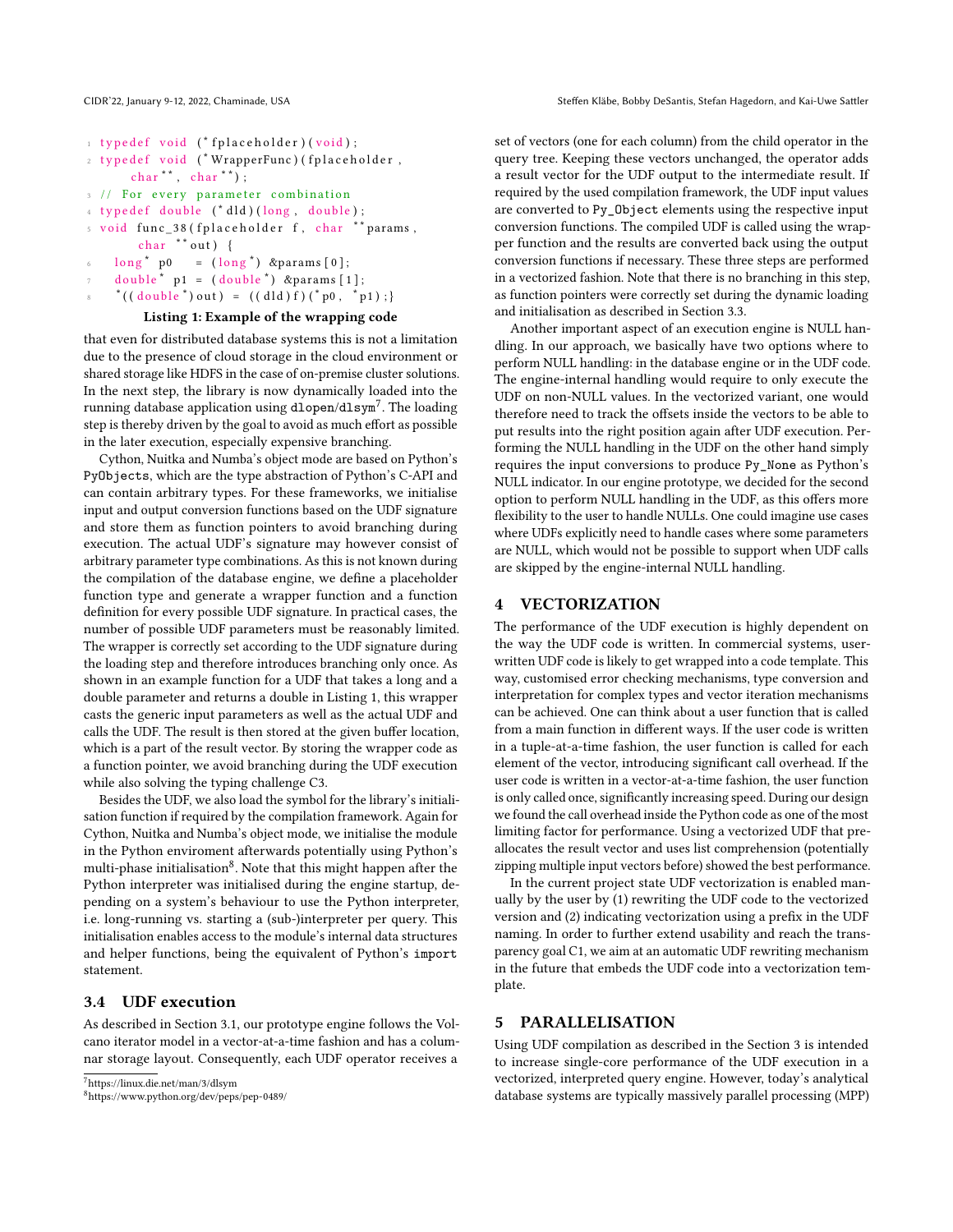<span id="page-4-0"></span>Accelerating Python UDFs in Vectorized Query Execution CIDR'22, January 9-12, 2022, Chaminade, USA



Figure 3: Overview over the UDF engine pool

systems to benefit from the increasing number of cores per socket and the possibility to scale systems in cluster environments. In this Section we want to describe possibilities to also scale the UDF execution, which is orthogonal to the compilation approach.

We assume a MPP system that runs multiple workers to execute query plans or subplans in parallel on independent data partitions. When integrating our compiled UDF approach in such a system, the frameworks that still use the Python environment (Cython, Nuitka, Numba object mode) would share the Python interpreter. As described in Section [2,](#page-1-4) this case would lead to high contention due to the GIL issue. Consequently, enabling parallelisation in Python leads to mitigating the GIL issue. Instead of using special transactional memory, we designed UDF engines that run as processes separately from the actual database workers as sketched in Figure [3](#page-4-0) (Note: workers might be either processes or threads, but UDF engines are separate processes). These UDF engines start their own Python environments, which are therefore isolated by the process semantics. Database workers and UDF engines can be scaled independently and are connected over point-to-point socket connections. On the database engine side, these connections are maintained in a connection pool and requests (i.e. UDF execution requests) are dispatched over a scheduling strategy. For now, we use a simple round robin assignment strategy to assign requests to UDF engines. As vector sizes are fixed, this simple strategy already provides a balanced utilization of the UDF engines. Even when data is skewed, the unbalanced load in the database workers would be balanced among the UDF engines. After execution, results are sent back to the database workers over the socket connection. This "remote UDF" approach is again a tradeoff, as it introduces inter-process communication and data transfer while enabling parallel execution in the Python environment. As a side effect, moving the Python execution to separate processes offers possibilities to improve the security of running Python, e.g. by running the UDF engines in containers. Sandboxing Python execution is a complex problem and the reason for Python UDFs being only available as a beta version or requiring administrator rights e.g. in Postgres<sup>[9](#page-4-1)</sup>. It is therefore not the scope of this paper.

#### 6 EVALUATION

In the evaluation, we compare the code generated by the integrated frameworks as well as the impact of compilation, vectorization and parallelisation. The evaluation was performed on a machine

<span id="page-4-2"></span>

Figure 4: Compilation framework comparison in prototype engine

consisting of a Intel(R) Core(TM) i7-8565U CPU @ 1.80GHz and 24 GB RAM. We designed a set of experiments to represent different use cases:

- Mod: A simple modulo UDF, representing a mathematical operation.
- Avg\_word\_len: Splitting a string and computing the average word length, representing a string analytics function that consumes the whole string.
- Roberta: Using the Roberta ONNX model [\[8\]](#page-6-6) to analyse the sentiment of texts.

The experiments were performed on the TPC-H [\[2\]](#page-5-6) partsupp table at SF10 and the IMDB movie review dataset [\[9\]](#page-6-7). In the first experiment we compare the behaviour of the integrated compilation frameworks using the prototype query engine. In this experiment, we manually write wrapped UDF code as explained in Section [4](#page-3-3) in order to simulate the behaviour after database system integration. Figure [4](#page-4-2) shows the results for the described experiments with the runtime being normalized against the native Python operator runtime, which acts as the reference. Build runtime including compilation is in a similar order of magnitude for each experiment, however taking a different part of the overall runtime depending on the execution runtime. For the modulo experiment we can observe a performance benefit for all compilation frameworks, with Numba being the best one as it produces native C code in this example equivalent to the lower baseline. It reaches stack level (4) in Figure [2](#page-1-0) and runs around 20 times faster than the reference. For string analytics in the avg\_word\_len example, we can again see a performance benefit for all frameworks. However, Numba is slower than Nuitka and Cython here as it falls back to the Python object mode to handle strings. In the Roberta example, Numba is not applicable as the UDF uses an imported module. As the compilation frameworks obviously cannot influence the module code and the ONNX runtime environment, which is responsible for the major part of the runtime in this example, compilation does not lead to a significant benefit here. As we aim at a solution that is transparently applicable for all use cases, Numba is not an option. Nuitka and Cython both reach stack level (2) of Figure [2](#page-1-0) and showed similar performance in all cases leading to a speedup of around 2

<span id="page-4-1"></span><sup>9</sup><https://www.postgresql.org/docs/13/plpython.html>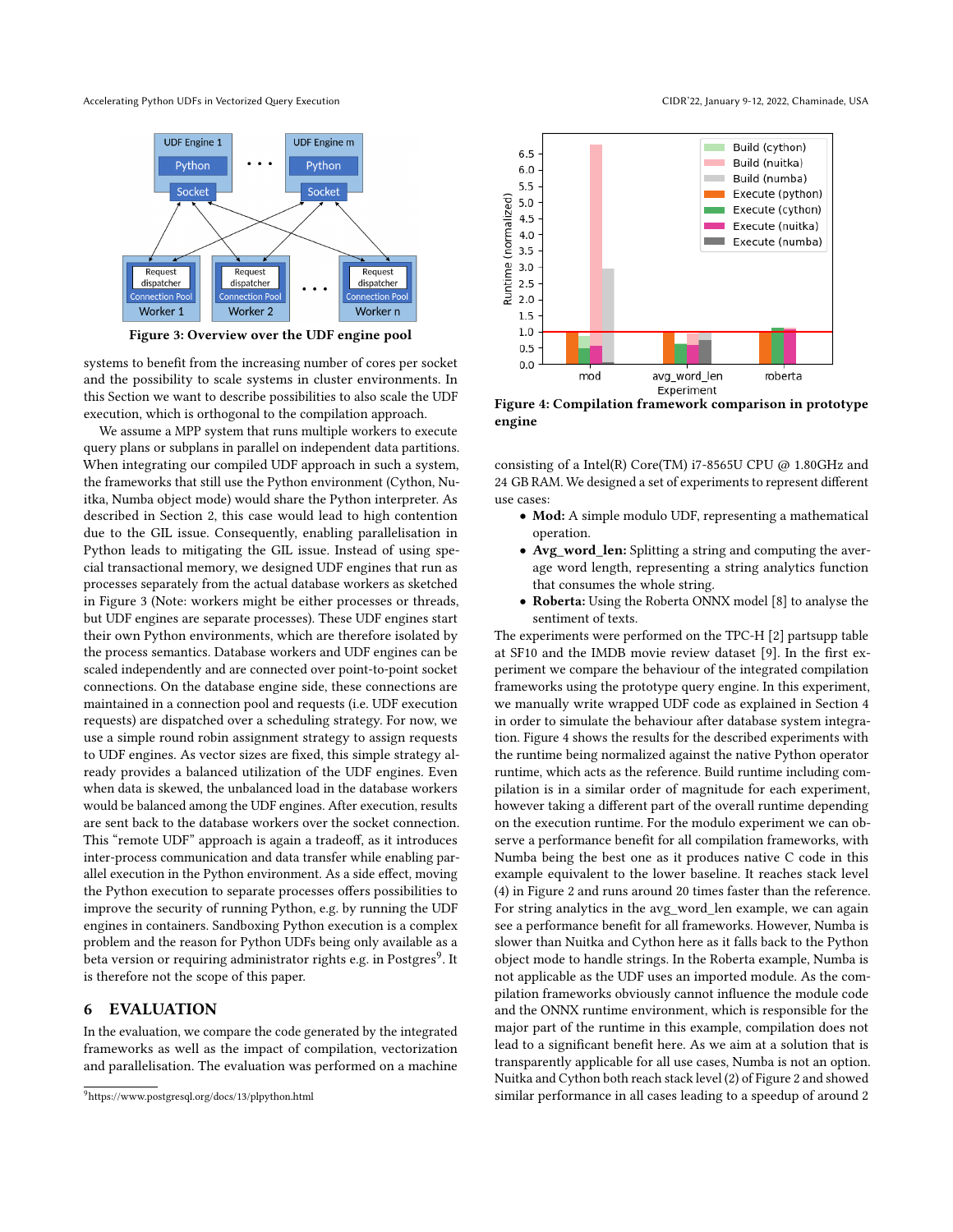<span id="page-5-7"></span>



in mathematical operations and string analytics, while Cython has significantly lower compilation effort.

Based on the first experiment, we integrated the UDF approach using Cython as the compilation framework into the Actian Vector database system at version 6.1. In the second experiment we therefore operate on stack level (2) of Figure [2](#page-1-0) and evaluate end-to-end query performance using combinations of compilation, vectorization and parallelisation. The queries thereby consist of a scan, the UDF and the aggregation of the result to reduce the result size. The runtime results are shown in Figure [5,](#page-5-7) again normalized against the reference runtime, which is the interpreted, non-vectorized and non-parallelised version. We can observe that compilation has a significant benefit compared to the respective interpreted variants, with compilation expectedly being only slightly better than interpretation in the Roberta example, as major part of the runtime takes place in the ONNX runtime environment. Vectorization also leads to performance gains in nearly every case except the compiled variants, as the Cython framework seems to have problems to produce efficient code for list comprehension. Cython provides an advanced Python dialect, offering more efficient compilation for specially annotated code constructs. This could be exploited in the future by automatically rewriting the user defined python code into the Cython dialect in order to produce faster compiled code. However, Roberta especially benefits from vectorization, as the ONNX model needs to be loaded only once per vector instead once per tuple. Parallelisation using a parallelisation degree of 4 remote UDF engine processes additionally increases performance in our experiments except the Roberta example, as this experiment relies on the scalability of the ONNX runtime. Overall we can derive the following key findings from our evaluation:

- Only stack level (2) of Figure [2](#page-1-0) is reachable when transparently supporting arbitrary python code.
- Compilation together with parallelisation leads to the best performance in most experiments with speedups between 2 and 3 compared to the Python execution.
- Compilation does not have an impact on functions that rely on external modules.
- Parallelisation using external UDF processes introduces overhead of inter-process data exchange, but leads to a speedup during execution by mitigating the GIL issue.
- Vectorization leads to performance gains by reducing Python call overhead.

Consequently, these features are a good choice for a broad range of use cases like user-specific calculations, scoring functions, analytics or ML pre- or post-processing steps.

## 7 CONCLUSION

User-defined Python functions are easy-to-use extensions to database engines and provide support for modern analytical tasks. Motivated by the fact that the execution of Python code suffers from bad performance and scalability, we explored the design space of accelerating Python UDFs in vectorized query engines. We evaluated the impact of vectorization, parallelisation and compilation, with the latter being realized by different existing compilation frameworks. We show how UDFs can be compiled just-in-time during database runtime, dynamically loaded and used in query execution and implemented this feature as an open-source prototype engine. Furthermore we presented an approach to mitigate Python's GIL issue using separate UDF engine processes to enable parallel UDF execution. In our evaluation, we integrated the Cython compilation framework into the Actian Vector database system and evaluated end-to-end query performance for representative use cases. We thereby achieved significant speedups for different use cases with compilation and parallelisation used together. With transparency as a main design goal, the presented approaches are easy-to-use and work for arbitrary Python code constructs. In the future, we aim at evaluating automatic code rewriting to exploit compilation framework specific characteristics and annotations. Machine learning workloads still rely on the performance of external runtime environments, which could be mitigated by a more native integration of ML models.

## REFERENCES

- <span id="page-5-2"></span>[1] S. Behnel et al. Cython: The Best of Both Worlds. Computing in Science & Engineering, 13, 2011.
- <span id="page-5-6"></span>[2] P. A. Boncz, T. Neumann, and O. Erling. TPC-H Analyzed: Hidden Messages and Lessons Learned from an Influential Benchmark. In TPCTC, volume 8391, pages 61–76. 2014.
- <span id="page-5-4"></span>[3] C. Duta, D. Hirn, and T. Grust. Compiling PL/SQL away. In CIDR, 2020.
- <span id="page-5-5"></span>[4] G. Graefe. Volcano— An Extensible and Parallel Query Evaluation System. IEEE Trans. on Knowl. and Data Eng., 6(1):120–135, 1994.
- <span id="page-5-0"></span>[5] S. Gupta and K. Ramachandra. Procedural Extensions of SQL: Understanding their usage in the wild. PVLDB, 14(8):14, 2021.
- <span id="page-5-1"></span>S. Kläbe and S. Hagedorn. Applying machine learning models to scalable dataframes with grizzly. In BTW, pages 195–214, 2021.
- <span id="page-5-3"></span>[7] S. K. Lam, A. Pitrou, and S. Seibert. Numba: A LLVM-Based Python JIT Compiler. In LLVM, 2015.